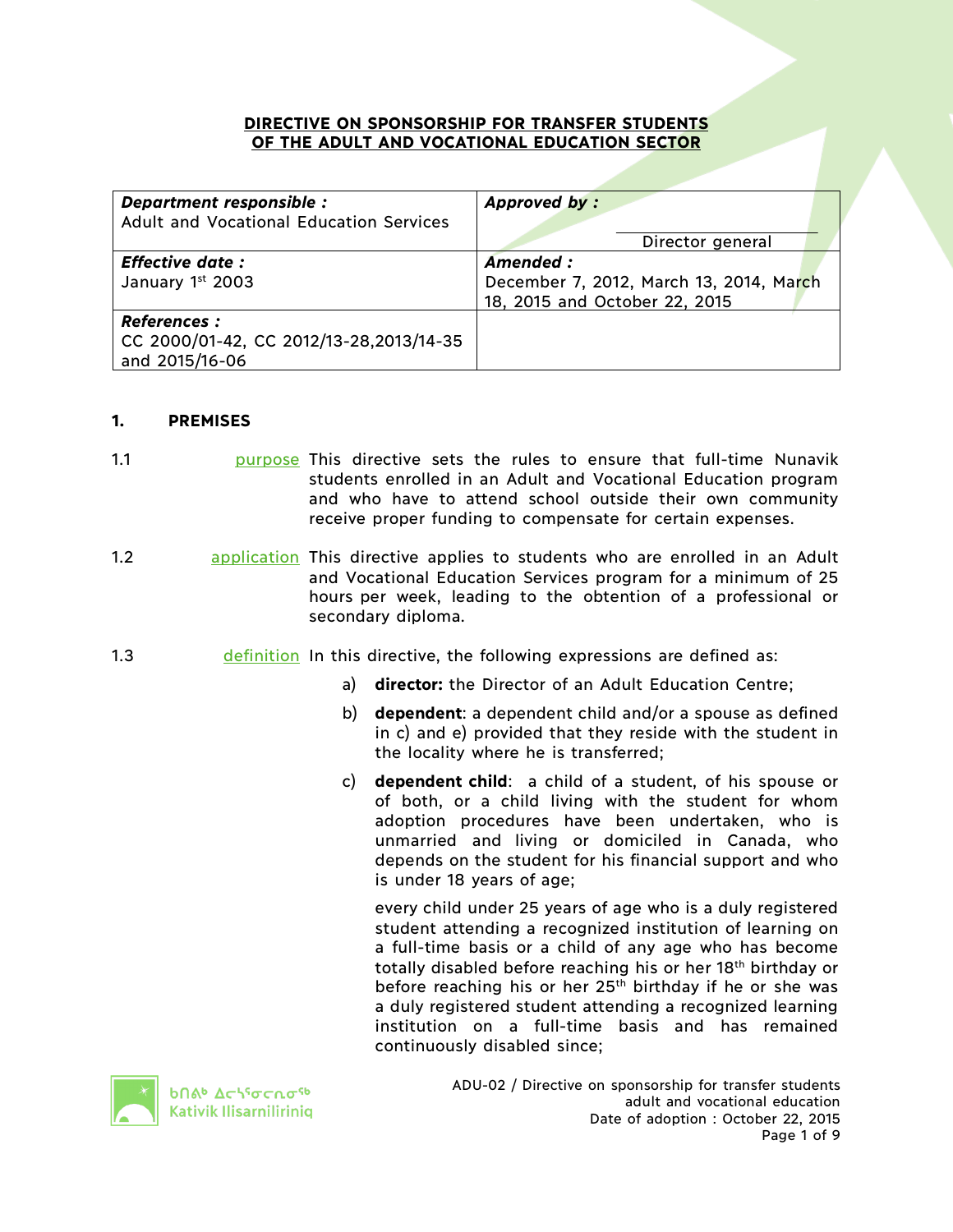- d) **immediate family members**: the spouse, child, father, mother, brother, sister, grand-parents, uncle or aunt of the student;
- e) **Principal**: the Principal of the Nunavimmi Pigiursavik Training Center;
- f) **spouse :**
	- i. persons who are married and cohabiting
	- ii. persons who are living together in a conjugal relationship and are the father and mother of the same child
	- iii. persons of the same or opposite sex who are living in a conjugal relationship for at least 1 year.

it being specified that the dissolution of the marriage by divorce or annulment, as well as any de facto separation for more than 3 months in the case of persons living together in a conjugal relationship, shall entail the loss of status as a spouse.

# **2. CRITERIA FOR THE SELECTION OF TRANSFER STUDENTS**

- 2.1 criteria In order to be admitted as a transfer student, the following criteria have to be considered :
	- a) the student must be domiciled in Nunavik;
	- b) the service required must be a full-time program and not available in the student's home community:
	- c) a satisfactory evaluation of the candidate based on the following criteria is provided:
		- i. maturity
		- ii. motivation and interest
		- iii. capacity to adapt to the host community
		- iv. willingness to abide by the rules of the host community
		- v. academic placement.
	- d) the capacity of the community to accommodate the student.

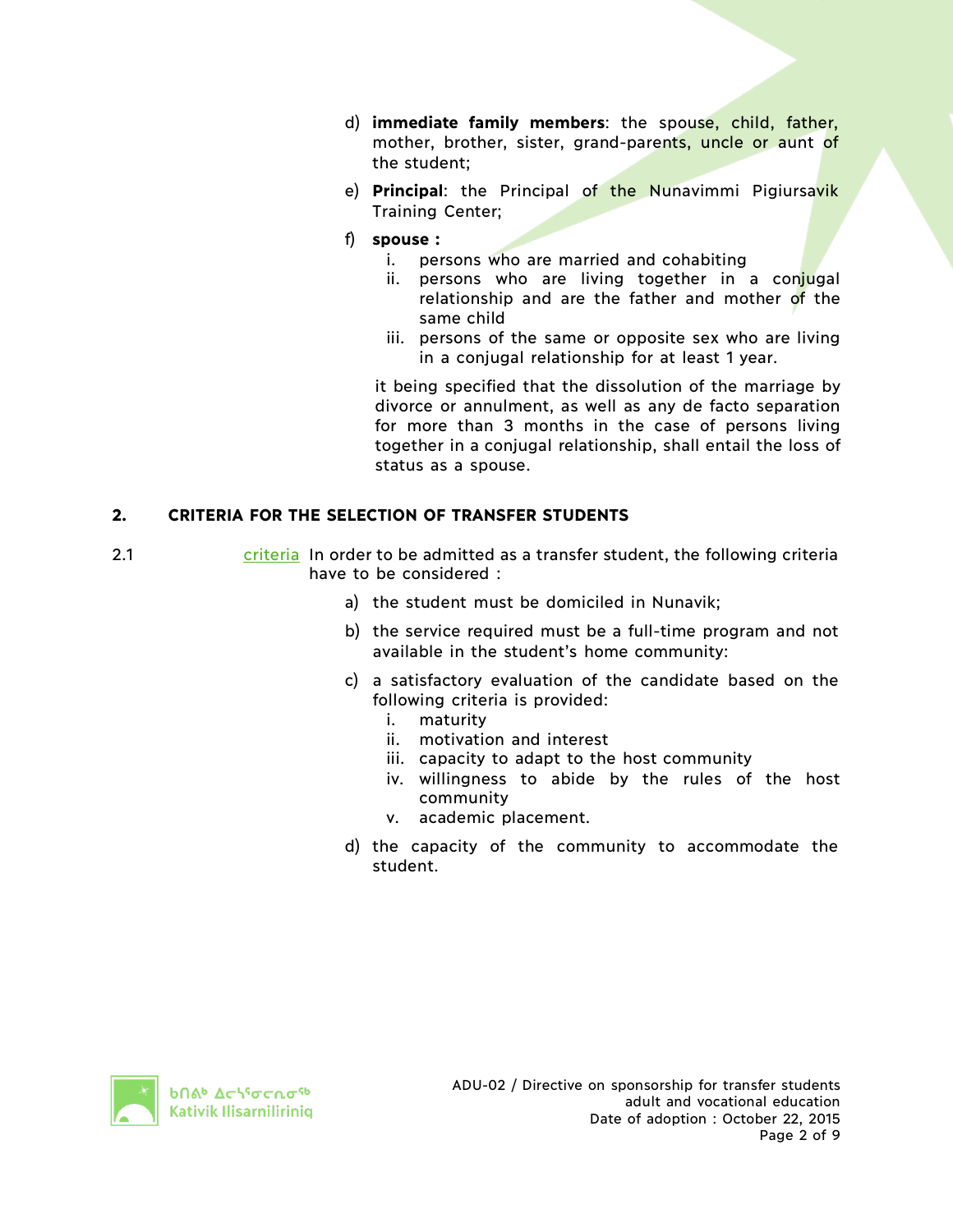| <b>Procedure</b> |                                                                                                                                                                                                             |
|------------------|-------------------------------------------------------------------------------------------------------------------------------------------------------------------------------------------------------------|
| 2A)              | application The following steps apply in regard to application and<br>selection procedure:                                                                                                                  |
|                  | a) the candidate contacts the Academic and Vocational<br>Information Counsellor;                                                                                                                            |
|                  | b) the candidate fills the application form, shown in <b>Annexe</b><br><b>A</b> and returns to the Academics and Vocational<br>Information Counsellor;                                                      |
|                  | c) once the candidate's file has been studied and evaluated<br>the student is informed by the Academic and Vocational<br>Information Counsellor of the decision about the request;                          |
|                  | d) in the case of a positive answer, the Academic and<br>Vocational Education Counsellor makes the travel<br>arrangements;                                                                                  |
|                  | e) candidates should apply for El or income support, if<br>applicable, in their home community before they leave.                                                                                           |
| 2B)              | deadline Set entry dates will be determined locally by each Adult and<br>Vocational Education Director or Principal, according to their<br>situation and the number of applications received by the center. |

### **3. ROOM AND BOARD**

| 3.1 | student In any community that has student residences, a transfer student   |
|-----|----------------------------------------------------------------------------|
|     | residences shall live in the student's residence unless there is a lack of |
|     | available accommodation in the residence.                                  |

- 3.2 **britional private** Students who refuse to live in available student residences and home who wish to live in a private home in the community, must assume all expenses related to room and board.
- 3.3 rates applicable/ The following rates are paid to the host family every week for a room and student's board and room, taking into account the differences in board the cost of living between the communities :
	- a) Kuujjuaq and Kuujjuaraapik: \$99.75 for lodging and laundry and \$192 for meals;
	- b) Inukjuak, Puvirnituq and Umiujaq: \$99.75 for lodging and laundry and \$212.00 for meals;
	- c) Akulivik, Aupaluk, Ivujivik, Kangiqsualujjuaq, Kangiqsujuaq, Kangirsuk, Quaqtaq, Salluit and Tasiujaq: \$99.75 for lodging and laundry and \$232.75 for meals;
	- d) An additional amount of \$46.50 is paid for each dependent.



**b**በል<sup>b</sup> Δς<sup>ις</sup>σς ησ<sup>ς 6</sup> Kativik Ilisarniliriniq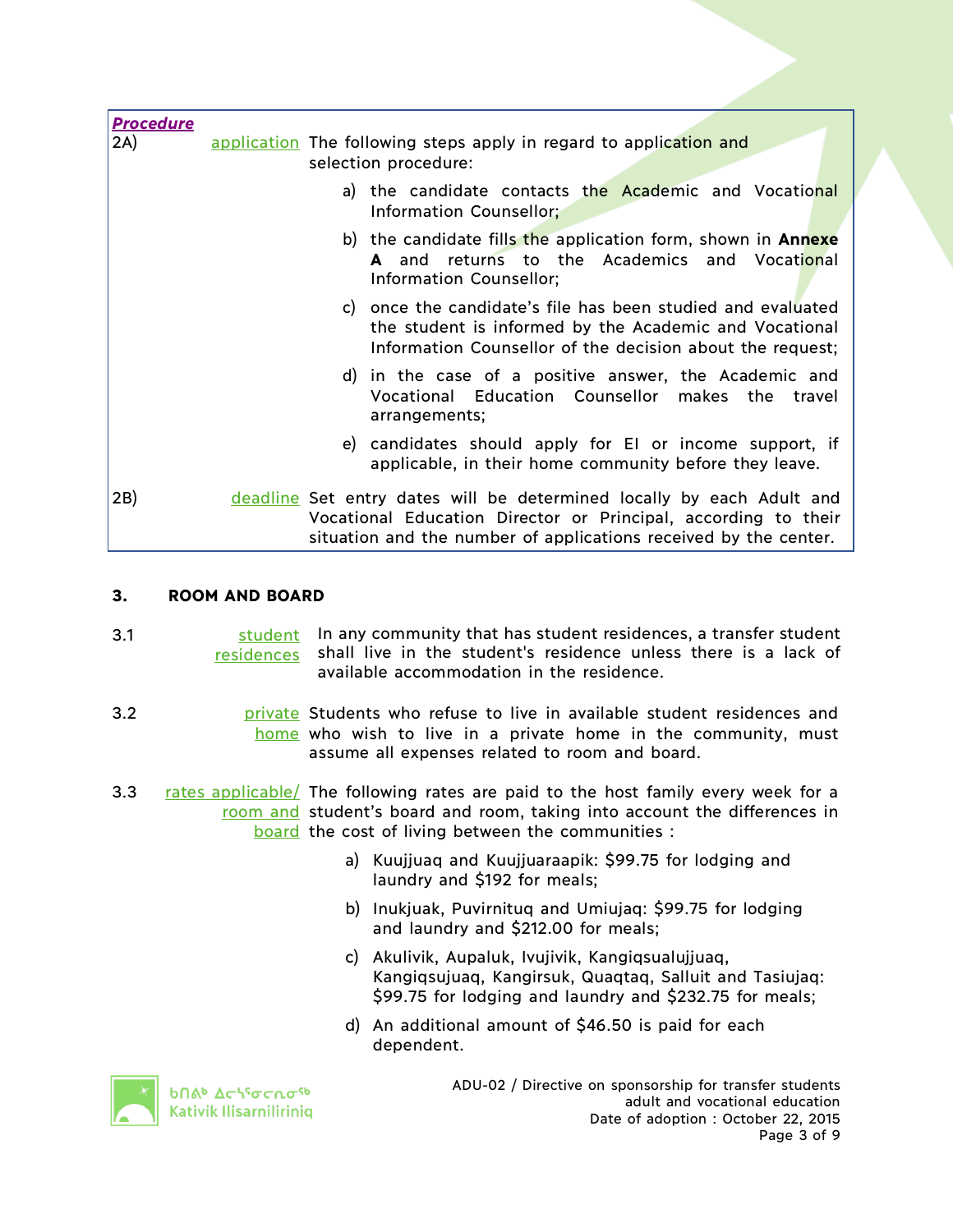| <b>Procedure</b><br>3A) | indexation Kativik Ilisarniliriniq (KI) is trying as much as possible to meet<br>the rates set by the Kativik Regional Government concerning the<br>cost of living in Nunavik.<br>However, KI has to respect the budget rules set by the Ministry<br>of Education in doing so. |
|-------------------------|--------------------------------------------------------------------------------------------------------------------------------------------------------------------------------------------------------------------------------------------------------------------------------|
|                         |                                                                                                                                                                                                                                                                                |

### **4. DAYCARE AND BABYSITTING**

- 4.1 **bublic and An amount of \$7.30 per child per day is paid for public day care** subsidized and subsidized home care.
- 4.2 **private home** An amount of \$35.00 per day for the first child is paid for private day care home day care with the addition of \$17.50 per day per child for the second, third and fourth child.
- 4.3 babysitting When a transfer student has classes while his school age child(ren) does not have classes, babysitting fees are paid or reimbursed according to the rates established in article 4.2.
- 4.4 **Example 20 Exceptional The Director, Principal or Residence Manager may, in exceptional** circumstances circumstances, authorize temporary babysitting services and pay the fees thereof when the transfer student is unable to fulfill this responsibility (e.g. he is evacuated for urgent medical reasons, etc.).
- 4.5 **maximum** The total amount paid to a transfer student for daycare or per week babysitting of his child(ren) cannot exceed \$200 for any given week.

#### **5. TRAINING ALLOWANCE**

5.1 **rates The following rates are paid for training allowance to the student** applicable for each day of training :

| a) student without dependant: | \$15 per day; |
|-------------------------------|---------------|
|                               |               |

- b) student with 1 dependant:  $$22.50$  per day;
- c) student with 2 dependants:  $\frac{1}{26.50}$  per day;
- d) student with 3 dependants: \$30.50 per day;
- e) student with 4 dependants: <br>\$34.50 per day.

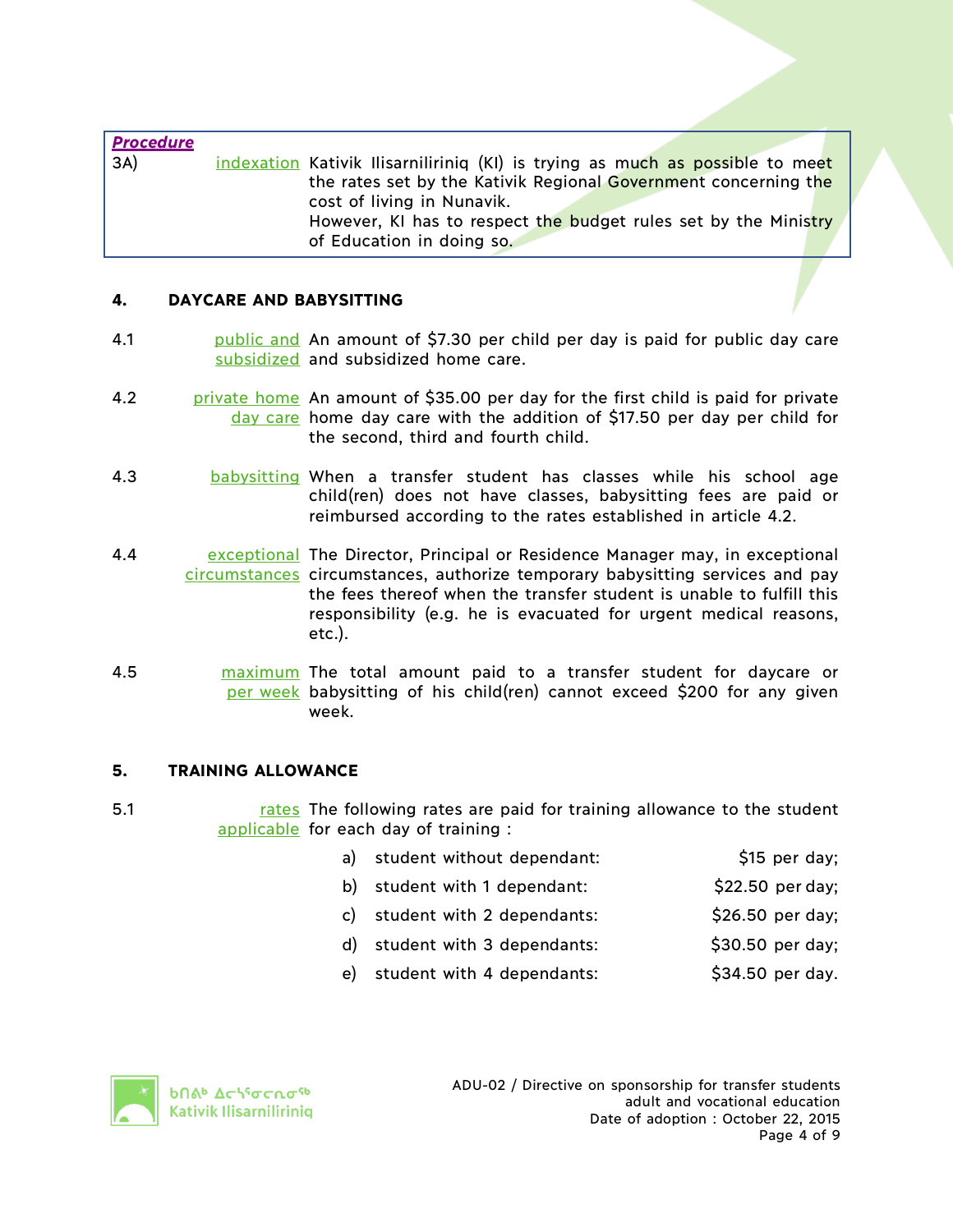### **6. TRAVEL ALLOWANCE**

- 6.1 **humber All transfer students and their dependants are entitled to one trip** of trips at the beginning and at the end of each school year, between their community and the place of study. In addition, students and their dependants will be entitled to travel to their home community at Christmas.
- 6.2 cargo The student and his dependant(s) of 12 years old and over are entitled to an allocation for the transportation of personal effects up to 135 kg per person per year. Dependant(s) between 2 and 11 years old are entitled to 90 kg per year and dependant(s) under 2 years old are entitled to 45 kg per year.
- 6.3 student's A student who does quit school during the first 2 weeks without responsibility a valid reason will cover his own travel expenses home, unless the Board agrees otherwise.
- 6.4 *<u>funerals</u>* With the prior approval of the Director of the Department of Adult and Vocational Education, students and their dependents may receive an additional return trip in cases of emergency related to the death of immediate family members.

| <b>Procedure</b><br>6A) | autorization All travels must be first authorized by the Director or Principal.                                                                                |
|-------------------------|----------------------------------------------------------------------------------------------------------------------------------------------------------------|
| 6B)                     | claim All requests for reimbursement must be forwarded with the<br>appropriate receipts to the Adult and Vocational Education<br>Services located in Montréal. |

# **7. INCOME FROM OTHER SOURCES**

- 7.1 *part-time* Students and their spouse or dependants may earn income while work working part-time up to \$300 per week each without affecting their level of sponsorship. Any amount greater than \$300 per week will be deducted from the living allowance of the working person, at a 50% rate.
- 7.2 **income A spouse shall not qualify as dependant when her/his annual** exceeding \$12 000 income exceeds \$12 000.
- 7.3 **EI benefit, A person who wish to enroll in an Adult and vocational education** Income support program and who used to receive income from other sources such as from EI or Income support programs might still be eligible to receive these benefits.

However, in order to avoid any duplication of funding, section 7.1 remains applicable.



**b**በል<sup>b</sup> Δς\<sup>ς</sup>σς λσ<sup>ς b</sup> Kativik Ilisarniliriniq ADU-02 / Directive on sponsorship for transfer students adult and vocational education Date of adoption : October 22, 2015 Page 5 of 9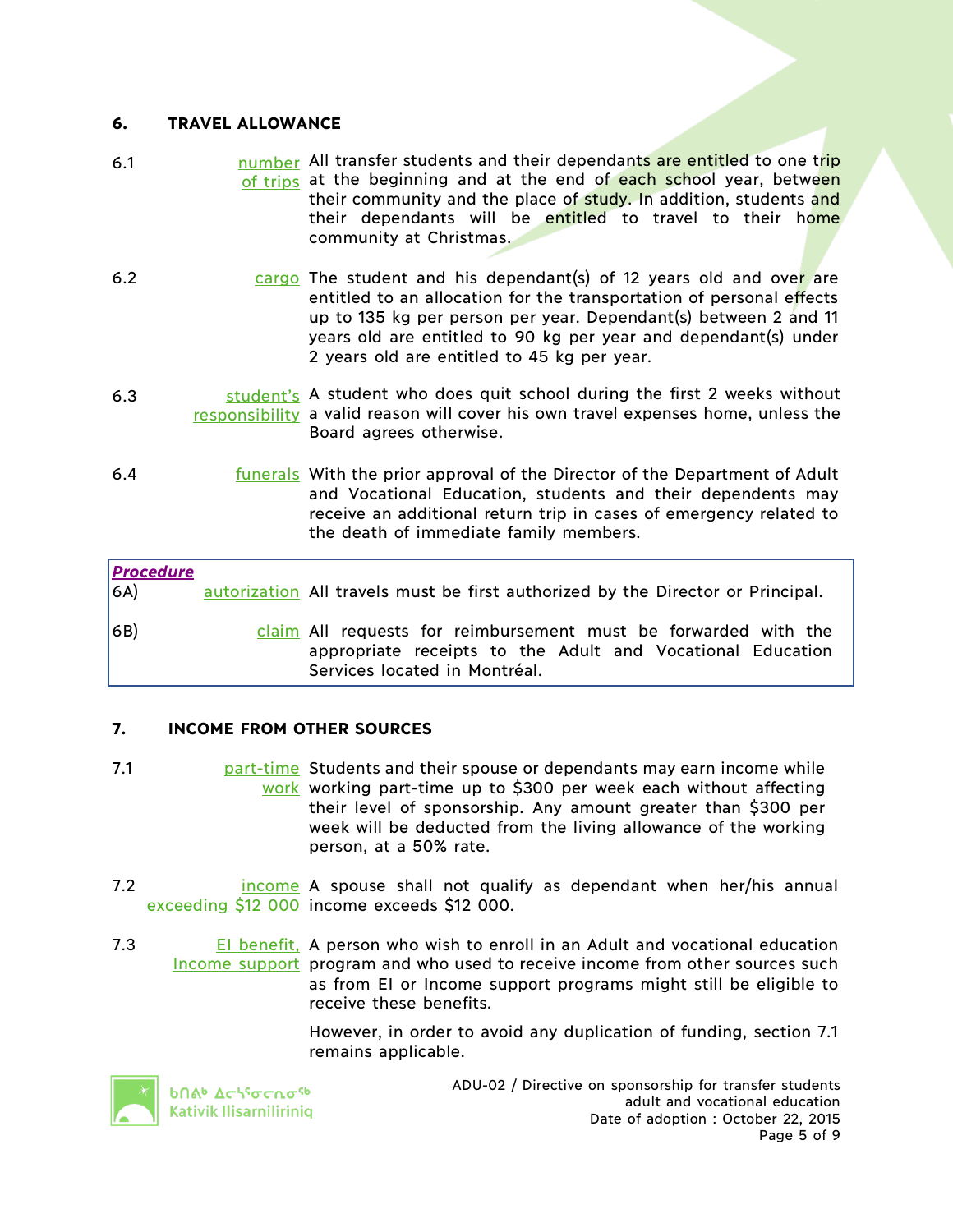| <b>Procedure</b> |           |                                                                                                                                                                                                                          |  |
|------------------|-----------|--------------------------------------------------------------------------------------------------------------------------------------------------------------------------------------------------------------------------|--|
| 7A)              |           | local agent Since each case being different, the student is invited to contact<br>his local agent to have his status reviewed before the beginning<br>of the courses. It is also possible to contact the Regional office |  |
|                  |           | of Employment and Training:                                                                                                                                                                                              |  |
|                  | Kuujjuaq: | $(819)$ 964-2909<br>Inukjuak: (819) 254-8760                                                                                                                                                                             |  |
|                  |           |                                                                                                                                                                                                                          |  |

# **8. TAXATION**

8.1 **benefits The taxation Act requires that KI issues at the end of each** calendar year, a statement of income (T4-A and Relevé 1) for the benefits granted.

> All trips made by the student and his dependant(s) are taxable at the federal level but not at the provincial level.

> The student has to include such benefit on his income tax report.

### **9. DECLARATION OF DEPENDENTS**

9.1 **Form In order to receive any allocations or benefits for his dependents,** the student shall fill the information required on dependants on the application form as shown in *Annex A*.

# **10. APPLICATION OF THIS DIRECTIVE**

- 10.1 **previous** The present directive replaces all other directives of the Board provisions pertaining to this subject, while respecting the policies adopted by the Council of Commissioners where applicable. If such policies are adopted, the provisions of these policies will be integrated into this directive for the benefit of the reader.
- 10.2 responsibility Any person referred to in this Directive must abide by all its provisions and all managers of the School Board are responsible to ensure that all its provisions are applied and respected.

The Director of Adult and Vocational Education Services is the person responsible for providing support in the interpretation of this Directive and to ensure its revision when necessary.

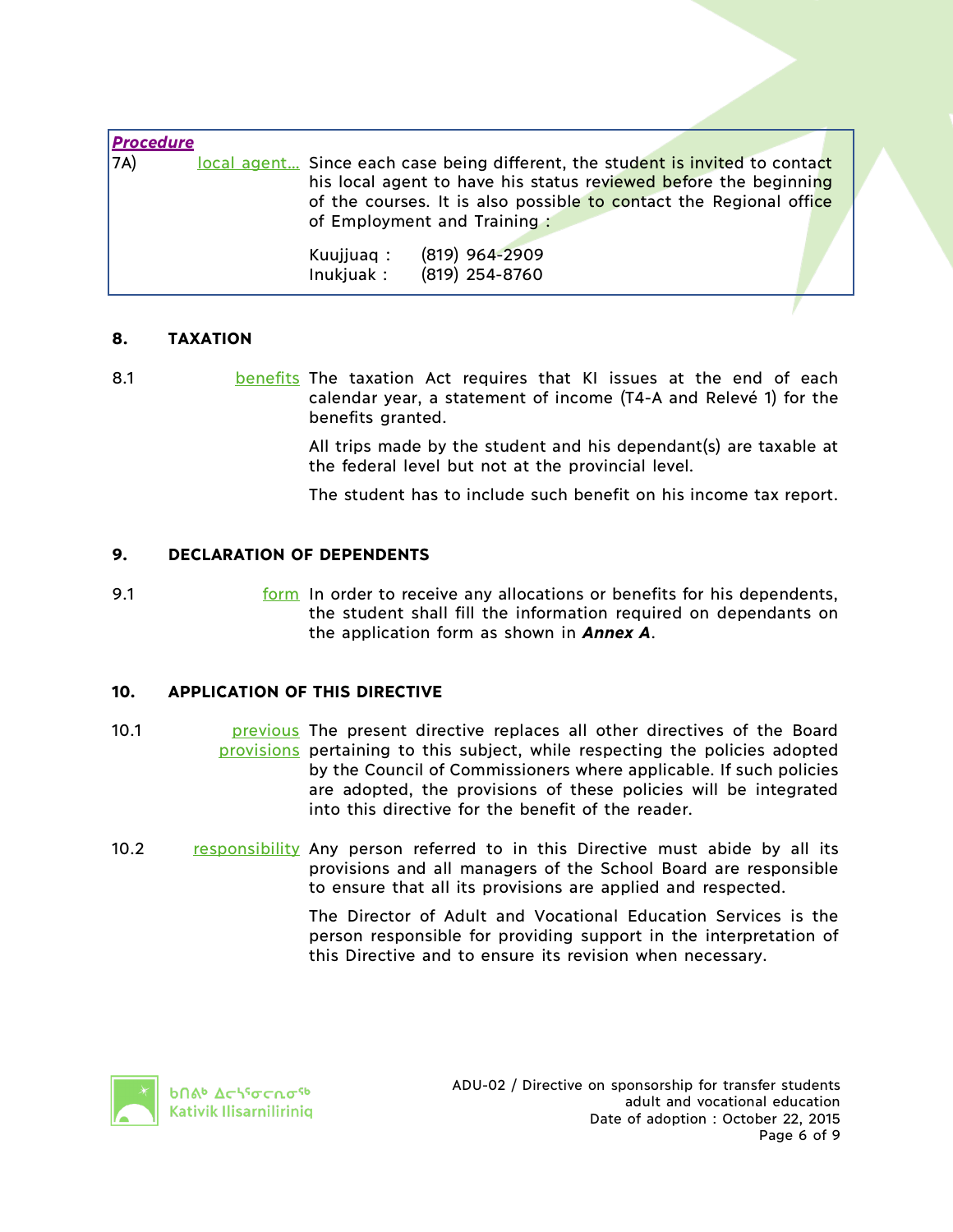ᐃᓄᒻᒪᕇᑦ ᐃᓕᓐᐊᑎᑕᐅᓂᖏᑦ ᐱᒋᐅᕐᓴᑎᑕᐅᓂᖏᑦᑕᓗ ᐱᓇᓱᒐᕐᒧᑦ ᐱᒍᑦᔨᕕᖏᑦ Éducation des adultes et Formation professionnelle Adult and Vocational Education Services

# **ANNEXE A / ANNEX A Formulaire de demande de transfert d'étudiant Student Transfer Application Form**

| Nom/Name/40%U                                                                                                                                        | Prénom/Surname/<10cssp%U                                                                 |  |
|------------------------------------------------------------------------------------------------------------------------------------------------------|------------------------------------------------------------------------------------------|--|
| Date de naissance/DOB/ $\Delta \dot{\rho}$ CSA&U                                                                                                     | Courriel/Email/SbnCD5SNJC 4SCC7NSU                                                       |  |
| Téléphone/Phone number/D'bcDn'b                                                                                                                      | Nom d'utilisateur Facebook/Username<br>(*Facultatif/ Optional/ در /Facultatif/ Optional/ |  |
| Case postale/P.O. Box/ଏ"cCናልኈሁር Prናተበኈሁ                                                                                                              | Communauté/Community/20c%U                                                               |  |
| Niveau scolaire/Last grade completed/> <do&u< td=""><td>Langue d'enseignement/Language of<br/>instruction /&gt;ነጋσზს Δcªσ4በናሃσÞ ኦየbÞ/ზს</td></do&u<> | Langue d'enseignement/Language of<br>instruction />ነጋσზს Δcªσ4በናሃσÞ ኦየbÞ/ზს              |  |

| Formation générale/General Education/Δ5°aJC Δσ°σ<10                |                                                                                                           |  |  |
|--------------------------------------------------------------------|-----------------------------------------------------------------------------------------------------------|--|--|
| Formation générale (Français)<br><u>A Seauc Aceadare (DAJANJc)</u> | — General Education (English)<br>Δذ^و Δد^و Δد^و ασ°σ (۶b) Δذα (۱۵د^و)                                     |  |  |
| Formaton à distance (Français)<br>ახსაეს ძანზა≏ე ბაპገርባ≁ზებძა      | Distance Education (English)<br>  יסראלי בריס בריס הריס הריס (יכום הריס הילדים בריס הריס הריס ה<br>$\Box$ |  |  |

|                                                                                                                                                                                                     |        | Formation professionnelle/Vocational Education/Λα/USFb Δσεσ4σ5b                                                                                          |  |
|-----------------------------------------------------------------------------------------------------------------------------------------------------------------------------------------------------|--------|----------------------------------------------------------------------------------------------------------------------------------------------------------|--|
|                                                                                                                                                                                                     |        | Veuillez, s-v-p, cochez vos choix/Please check all your interests/CS-AND3 J σ-245UC                                                                      |  |
| Soutien informatique: 1800h (Inukjuak)<br><b>Computing Support</b>                                                                                                                                  | $\Box$ | Plomberie et chauffage: 1680h (Inukjuak)<br>Plumbing and Heating                                                                                         |  |
| <sup>S</sup> bnCDSCnosb ( <b>Apstdr</b> )                                                                                                                                                           |        | ΔLS) በσησ <sup>ερ</sup> -Ρεεσήλρησησ <b>(ΔρελαΓ)</b>                                                                                                     |  |
| Électricité/Electricity: 1800h (Inukjuak)<br><b>AdLSONCRAPOSO (ADCTAT)</b>                                                                                                                          |        | Menuiserie-charpenterie: 1350h (Inukjuak)<br>Carpentry/SP << nosb (ADC+4T)                                                                               |  |
| Mécanique d'engins de chantier :<br>1800h (Inukjuak)<br><b>Heavy Equipment Mechanics</b><br>Ͽϭ <sub>₽</sub> ϙϥ <sub>Ϥϲ</sub> ϹϘ <sub>Ϸ</sub> ͺϤϷϚϷϞϦϩϢϷϘ <sub>ͼϷ</sub> ( <b>ͲϿ<sub>ͻ</sub>ϲ4ϤL)</b> |        | Infographie: 1800h (Inukjuak)<br><b>Computer Graphics</b><br><sup>5</sup> bnCD5bdc CdΓa <sup>5</sup> JcD5σ <sup>ε</sup> b (Δ <b>ρ<sup>c</sup>t&lt;Γ)</b> |  |
| Comptabilité / Accounting: 1350h<br>(Kuujjuaq)<br>PQDYCNO <sup>C</sup> d <sup>c</sup> c7LDN <sup>o</sup> nc (dcJx6)                                                                                 |        | Cuisine professionnelle: 1470h (Inukjuak)<br><b>Professional Cooking:</b><br>Λα <sup>ικ</sup> ልΓ Δυλρηρεισεο (Δ <b>ρειαΓ)</b>                            |  |
| Mécanique de véhicules légers : 1800h<br>Light Vehicle Mechanics (Kuujjuaq)<br><u>ραράςιορ αρς Αλερινουραρο</u> (qc)xe)                                                                             |        | Traduction/interprétation en nuktitut :<br>Inuktitut Translation/Interpreting:<br>1440h (Inukjuak)<br><u> 799999 19446 1946699960 194066</u>             |  |

**1 (800) 361-2244 #355 1 (514) 369-2636 adulteducation@kativik.qc.ca**



**b**Πል<sup>b</sup> Δς<sup>ις</sup>σς ησ<sup>ς 6</sup> **Kativik Ilisarniliriniq**  ADU-02 / Directive on sponsorship for transfer students adult and vocational education Date of adoption : October 22, 2015 Page 7 of 9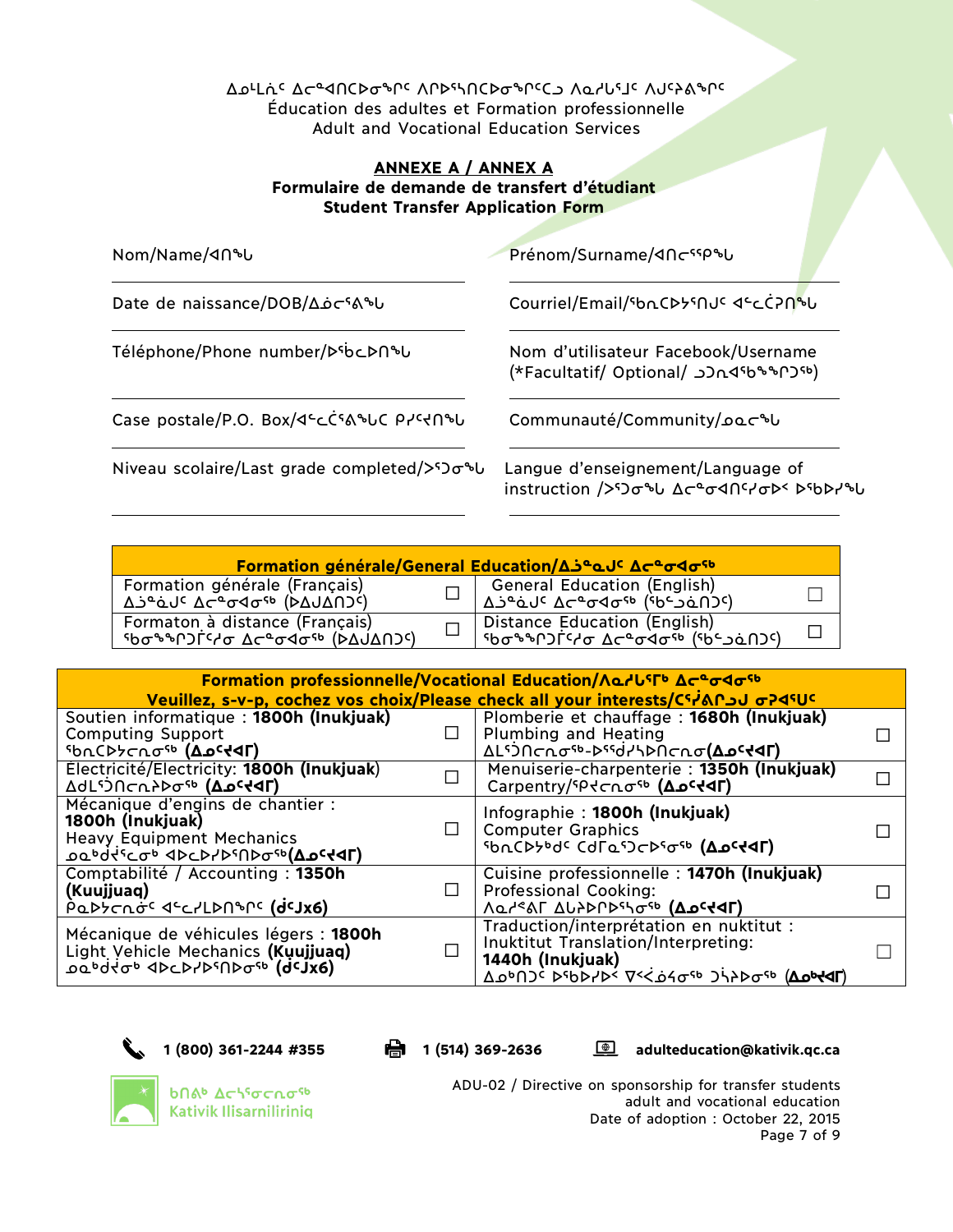# ᐃᓄᒻᒪᕇᑦ ᐃᓕᓐᐊᑎᑕᐅᓂᖏᑦ ᐱᒋᐅᕐᓴᑎᑕᐅᓂᖏᑦᑕᓗ ᐱᓇᓱᒐᕐᒧᑦ ᐱᒍᑦᔨᕕᖏᑦ Éducation des adultes et Formation professionnelle Adult and Vocational Education Services

| a)                                                                                       |                                                         |                                |
|------------------------------------------------------------------------------------------|---------------------------------------------------------|--------------------------------|
| Social Insurance Number (SIN):                                                           | Beneficiary Number (if any) :                           |                                |
|                                                                                          |                                                         |                                |
| Name of spouse (if any):                                                                 | Beneficiary number                                      |                                |
|                                                                                          |                                                         |                                |
|                                                                                          |                                                         |                                |
| b) Does the annual income of your spouse <sup>1</sup> exceed \$12,000? :                 |                                                         | No <sub>1</sub><br>Yes $\Box$  |
| c) Are you requesting a transfer for your spouse? :                                      |                                                         | No <sub>1</sub><br>Yes $\Box$  |
| Name and date of birth of the children <sup>2</sup> if any :                             |                                                         |                                |
| <b>Name</b>                                                                              | Date of birth                                           | <b>Transfert required</b>      |
|                                                                                          |                                                         | Yes $\Box$ No $\Box$           |
|                                                                                          |                                                         | Yes $\Box$ No $\Box$           |
|                                                                                          |                                                         | Yes $\Box$ No $\Box$           |
|                                                                                          |                                                         | Yes $\Box$ No $\Box$           |
|                                                                                          |                                                         |                                |
| During the school year, are you expecting any revenue from other sources?                |                                                         |                                |
|                                                                                          |                                                         |                                |
| From : a) EI $\Box$<br>No<br>$\Box$                                                      |                                                         | Monthly Amount: \$             |
| b) Other $\Box$<br>Yes<br>$\Box$                                                         |                                                         | Monthly Amount: \$             |
| Specify:                                                                                 |                                                         |                                |
|                                                                                          |                                                         |                                |
| I,                                                                                       | declare that the following information is true and      |                                |
| accurate and that any false declaration could lead to my expulsion from the Adult &      |                                                         |                                |
| Vocational Education Program and I also hereby authorize KI to access my school records. |                                                         |                                |
|                                                                                          |                                                         |                                |
| Signature                                                                                | Date (Y/M/D)                                            |                                |
|                                                                                          |                                                         |                                |
|                                                                                          |                                                         |                                |
| 1 (800) 361-2244 #355                                                                    | Ĥ<br>1 (514) 369-2636<br>$\bigoplus$                    | adulteducation@kativik.qc.ca   |
|                                                                                          |                                                         |                                |
|                                                                                          |                                                         |                                |
| <b>ხ</b> በል <sup></sup> Δς\ <sup>ς</sup> σς იσ <sup>ς ხ</sup><br>Kativik Ilisarniliriniq | ADU-02 / Directive on sponsorship for transfer students | adult and vocational education |